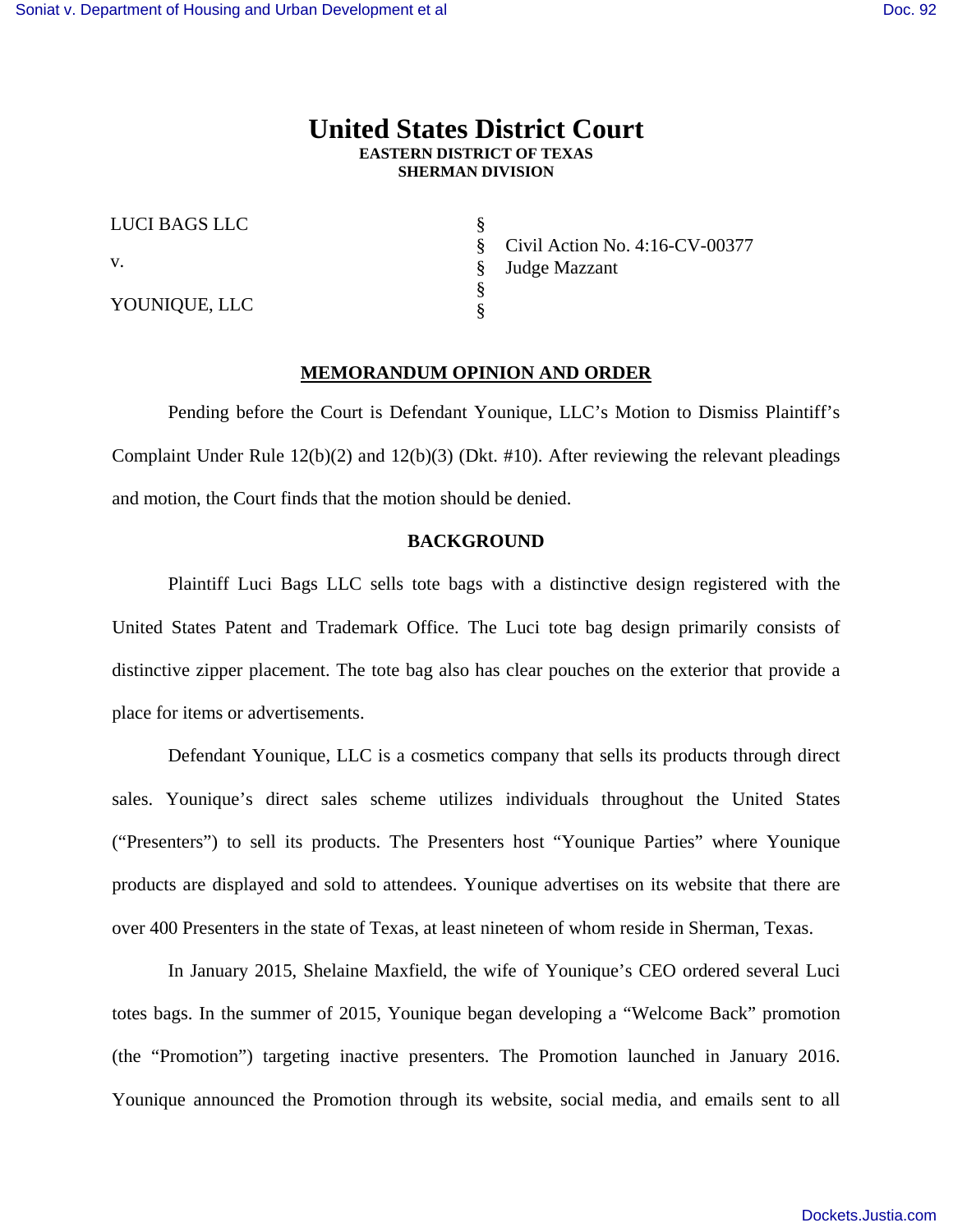active and inactive Presenters. The Promotion offered inactive Presenters the opportunity to become active Presenters and receive a "Welcome Back Kit (the "Kit"), which contained over \$200 of Younique cosmetics, advertising cards, a catalog, and an allegedly infringing tote created by Younique (the "Tote"). In order to receive the Kit, Presenters were required to pay \$75. In February 2016, Younique extended the Promotion to allow both active and inactive Presenters to buy the Kit. The promotion ended in February 2016.

On June 7, 2016, Luci filed a complaint against Younique alleging false designation of origin and false advertising, trade dress infringement, and unfair competition based on the sale and distribution of the Tote (Dkt. #1). On November 3, 2016, Younique filed a motion to dismiss under Rule 12(b)(2) and 12(b)(3) (Dkt. #10). On November 21, 2016, Luci filed a response (Dkt. #12). On December 1, 2016, Younique filed a reply (Dkt. #13). On December 8, 2016, Luci filed a sur-reply (Dkt. #14).

#### **LEGAL STANDARD**

Federal Rule of Civil Procedure  $12(b)(2)$  requires a court to dismiss a claim if the court does not have personal jurisdiction over the defendant. FED. R. CIV. P. 12(b)(2). After a nonresident defendant files a motion to dismiss for lack of personal jurisdiction, the party seeking to invoke the court's jurisdiction must "present sufficient facts as to make out only a prima facie case supporting jurisdiction." *Alpine View Co. v. Atlas Copco AB*, 205 F.3d 208, 215 (5th Cir. 2000). When considering the motion to dismiss, the court must accept as true the plaintiff's uncontroverted, non-conclusory factual allegations and resolve all factual conflicts in the plaintiff's favor. *Id.* 

A court conducts a two-step inquiry when a defendant challenges personal jurisdiction. *Ham v. La Cinega Music Co.*, 4 F.3d 413, 415 (5th Cir. 1993). First, absent a controlling federal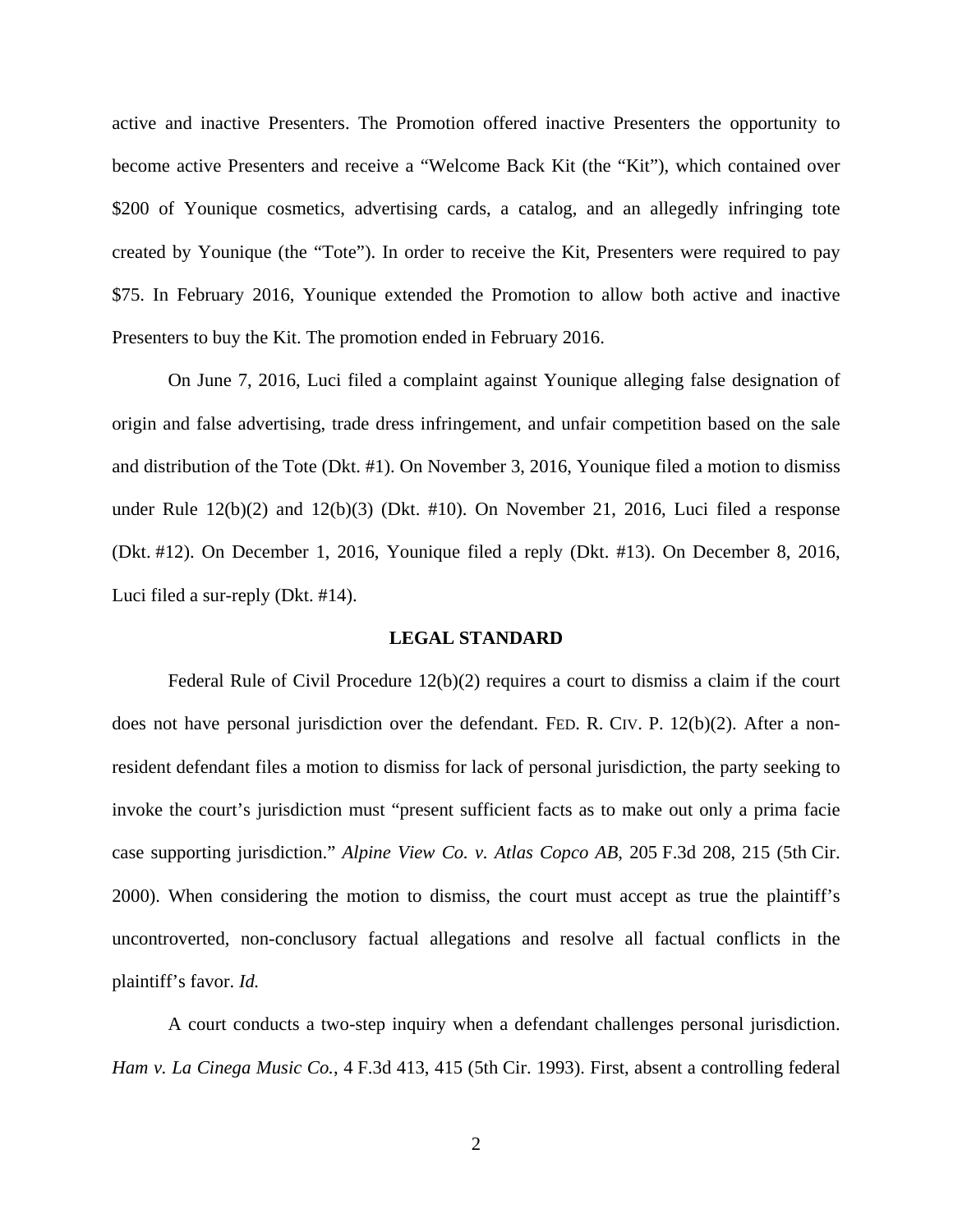statute regarding service of process, the court must determine whether the forum state's long-arm statute confers personal jurisdiction over the defendant. *Id.* Second, the court establishes whether the exercise of jurisdiction is consistent with due process under the United States Constitution.

The Texas long-arm statute confers jurisdiction to the limits of due process under the Constitution. *Command-Aire Corp. v. Ont. Mech. Sales & Serv. Inc.*, 963 F.2d 90, 93 (5th Cir. 1992). Therefore, the sole inquiry that remains is whether personal jurisdiction comports with federal constitutional guarantees. *Bullion v. Gillespie*, 895 F.2d 213, 216 (5th Cir. 1990).

The Due Process Clause permits the exercise of personal jurisdiction over a non-resident defendant when the defendant has established minimum contacts with the forum state "such that maintenance of the suit does not offend traditional notions of fair play and substantial justice." *Id.* (quoting *Int'l Shoe Co. v. Washington*, 326 U.S. 310, 316 (1945)). Minimum contacts with a forum state can be satisfied by contacts that give rise to either general jurisdiction or specific jurisdiction. *Wilson v. Belin*, 20 F.3d 644, 647 (5th Cir. 1994).

Luci asserts that the Court has specific jurisdiction over this case. Specific jurisdiction exists when the plaintiff alleges a cause of action that grows out of or relates to a contact between the defendant and the forum state. *Helicopteros Nacionales de Colombia, S.A. v. Hall*, 466 U.S. 408, 414 n.8 (1984). The Fifth Circuit follows a three-step analysis in determining whether a court has specific personal jurisdiction: "(1) whether the defendant has minimum contacts with the forum state, i.e., whether it purposely directed its activities toward the forum state or purposefully availed itself of the privileges of conducting activities there; (2) whether the plaintiff's cause of action arises out of or results from the defendant's forum-related contacts; and (3) whether the exercise of personal jurisdiction is fair and reasonable." *McFadin v. Gerber*, 587 F.3d 753, 759 (5th Cir. 2009) (quoting *Seiferth v. Helicopteros Atuneros*, *Inc.*, 472 F.3d 266,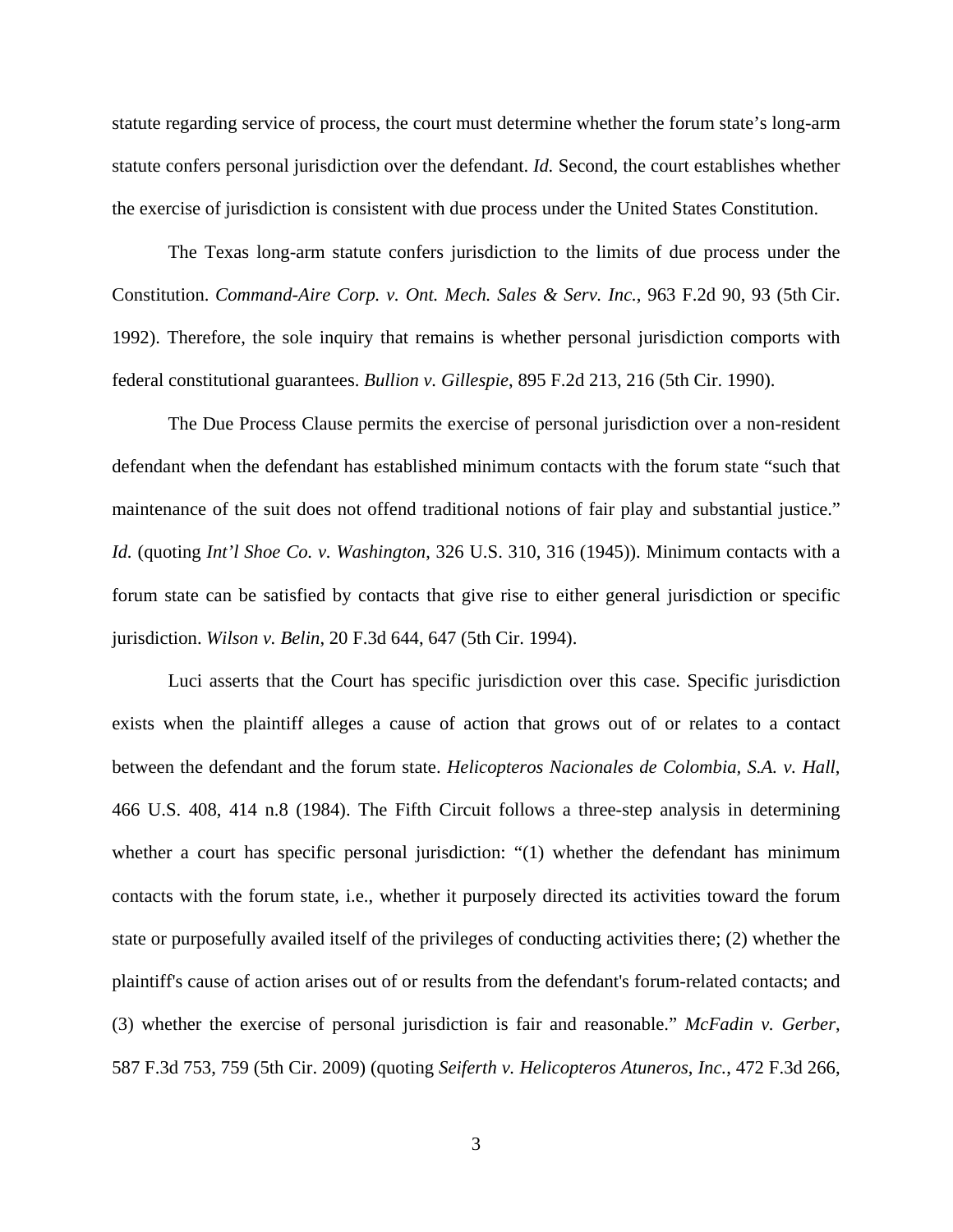271 (5th Cir. 2006)). "The 'minimum contacts' inquiry is fact intensive and no one element is decisive; rather the touchstone is whether the defendant's conduct shows that it 'reasonably anticipates being haled into court.'" *Id.* (quoting *Luv N' Care, Ltd. v. Insta-Mix, Inc.*, 438 F.3d 465, 470 (5th Cir. 2006)). Even a single act by a defendant may establish specific jurisdiction if the act in the forum state is substantially related to the suit. *See Moncrief Oil Int'l v. OAO Gazprom*, 481 F.3d 309, 311 (5th Cir. 2007).

Once a plaintiff establishes that the defendant had minimum contacts with the forum state sufficient to permit specific jurisdiction, the burden shifts to the defendant to prove that the exercise of jurisdiction is not fair or reasonable. *McFadin*, 587 F.3d at 759. In this inquiry, the Court examines five factors: (1) the burden on the nonresident defendant; (2) the forum state's interests; (3) the plaintiff's interest in securing relief; (4) the interest of the interstate judicial system in the efficient administration of justice; and (5) the shared interest of the several states in furthering fundamental social policies. *Burger King v. Rudzewicz*, 471 U.S. 462, 477 (1985). "It is rare to say the assertion of jurisdiction is unfair after minimum contacts have been shown." *McFadin*, 587 F.3d at 760 (quoting *Wien Air Alaska, Inc. v. Brandt*, 195 F.3d 208, 215 (5th Cir. 1999)).

Younique also moves for dismissal under Rule 12(b)(3) based on improper venue. Under Rule 12(b)(3), once a defendant has objected to venue, the burden shifts to the plaintiff to establish that venue is proper as to each defendant and each claim. *Nuttall v. Juarez*, 984 F. Supp. 2d 637, 642 (N.D. Tex. 2013); *Emelike v. L–3 Comm. Corp.*, No. 3:12–CV–2470– M, 2013 WL 1890289, at \*1 (N.D. Tex. May 7, 2013). The Court accepts as true all of the allegations in the plaintiff's complaint and resolves all factual conflicts in the plaintiff's favor. *Braspetro Oil Servs. Co. v. Modec, Inc.*, 240 F. App'x 612, 615 (5th Cir. 2007). The Court may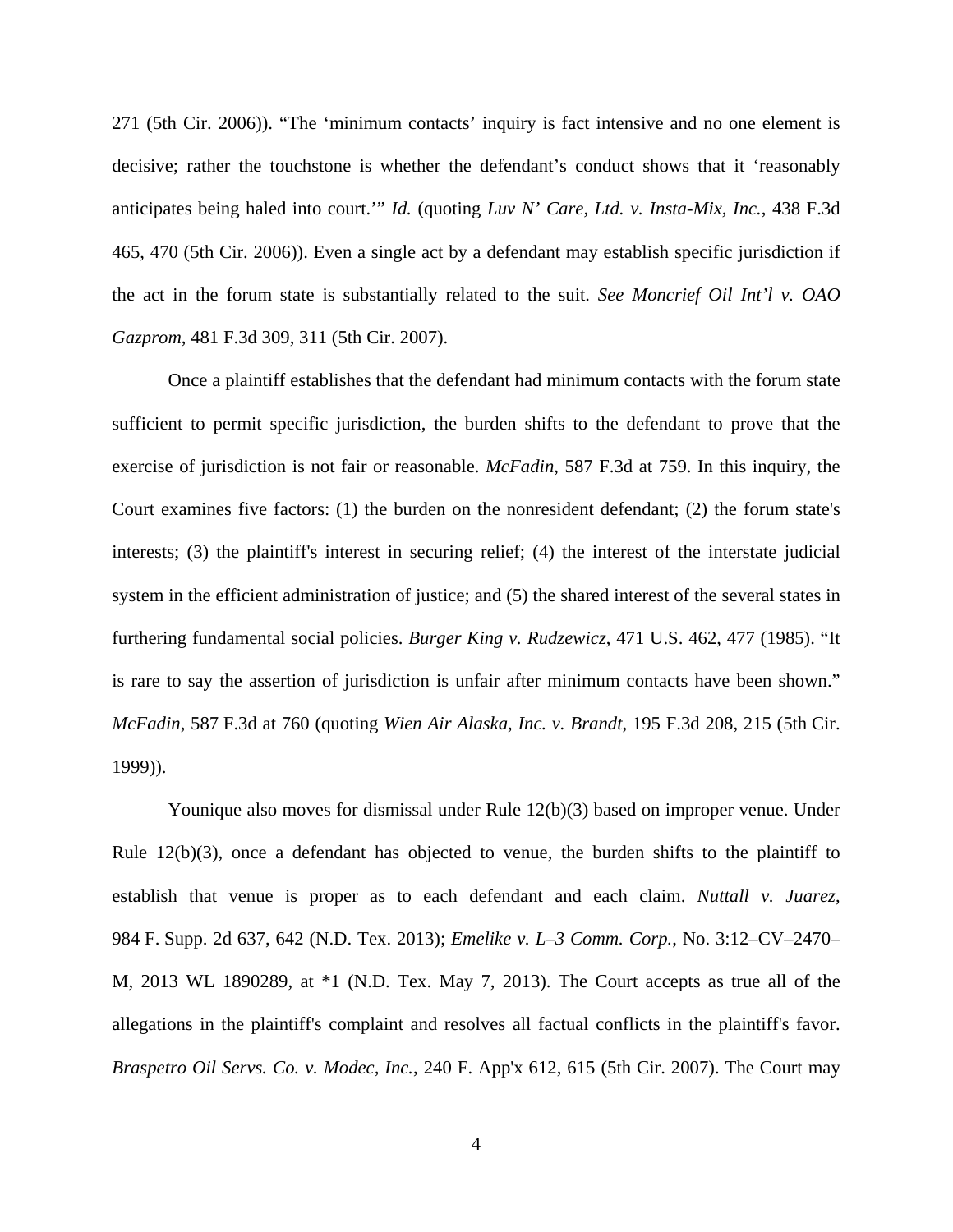consider evidence in the record beyond the facts alleged in the complaint and its proper attachments. *Ginter ex rel. Ballard v. Belcher, Prendergast & Laporte*, 536 F.3d 439, 449 (5th Cir. 2008).

Venue is governed by 28 U.S.C. § 1391(b), which provides that venue is proper in a district: (1) "in which any defendant resides, if all defendants are residents of the State in which the district is located;" (2) "in which a substantial part of the events or omissions giving rise to the claim occurred, or a substantial part of property that is the subject of the action is situated;" or (3) if there is no district in which an action may otherwise be brought, "any judicial district in which any defendant is subject to the court's personal jurisdiction with respect to such action." For venue purposes, a defendant entity is deemed to reside in any judicial district where it would be subject to the court's personal jurisdiction with respect to the civil action in question. 28 U.S.C. § 1391(c)(2).

#### **ANALYSIS**

 This is a simple case of specific jurisdiction. Younique purposefully directed contacts to Texas when it sold Totes to inactive presenters to encourage them to regain their status and earn royalties on the \$75 sale.

 Younique attempts to frame its direct-selling business as a two-step process that insulates it from jurisdiction anywhere besides its home state. Younique argues that its Presenters are independent contractors who operate their own businesses which in turn sell Younique products. Younique argues that because Presenters are independent contractors, any acts by the Presenters to participate in the Promotion and bring bags to Texas were independent acts by third-parties, not capable of conferring jurisdiction. *See Helicopteros*, 466 U.S. at 417; *World Wide Volkswagen Corp. v. Woodson*, 444 U.S. 286, 298 (1980). Further, Younique argues that it did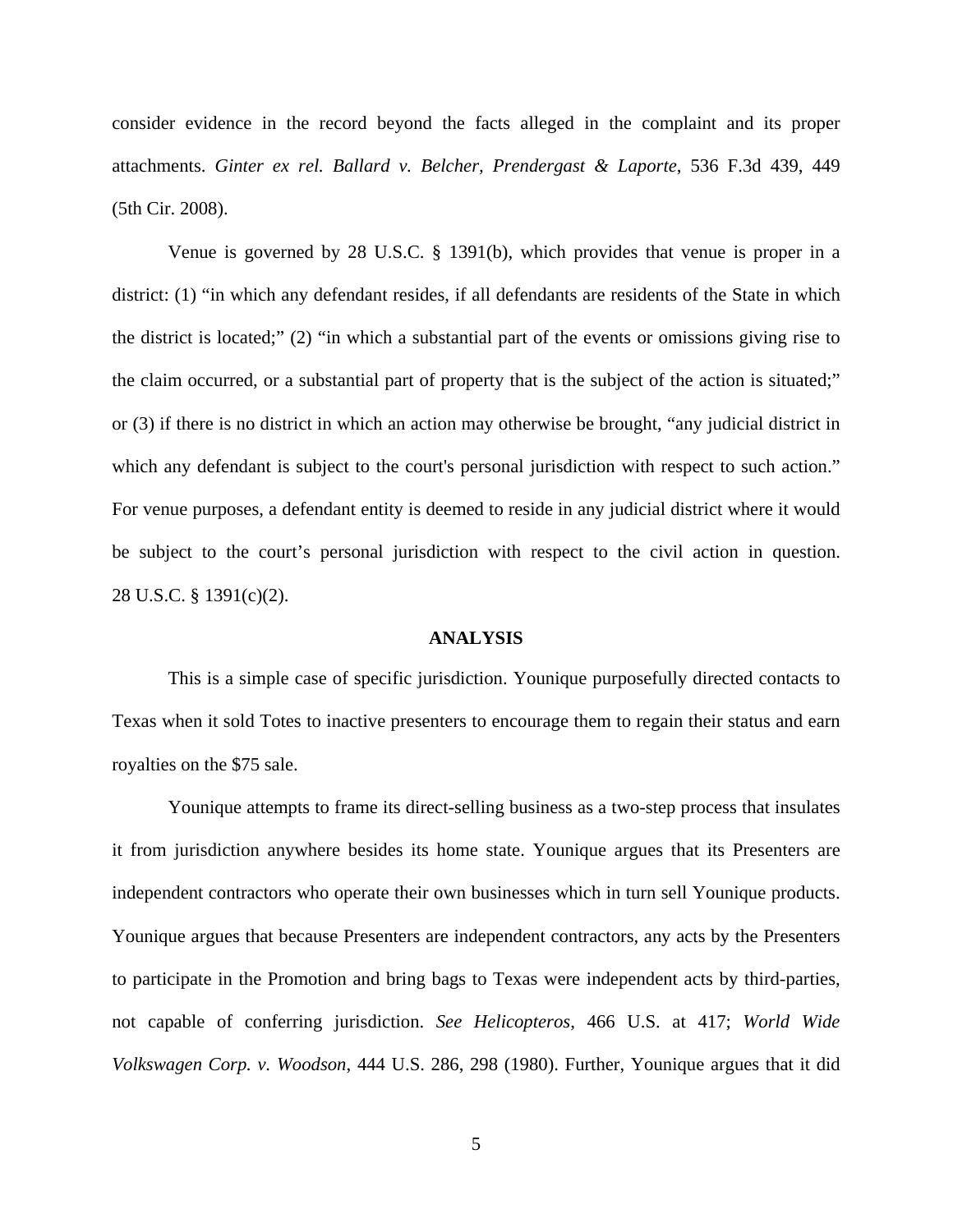not sell any of the Totes, but rather gave them away as part of the Promotion.<sup>1</sup> The Court disagrees.

As both parties have acknowledged, the stream of commerce theory is not applicable to this case. The stream of commerce theory is only necessary when the contacts with the forum state are derived from the use of an intermediary to deliver the product into the forum. *Moore v. Harney Hardware, Inc.*, No. H-05-4054, 2006 WL 1342820, at \*2 n.2 (S.D. Tex. May 15, 2006); *WhatRU Holding, LLC v. Bouncing Angels, Inc.*, No. 13-2745, 2014 WL 641517, at \*4 n.2 (D. Minn. Feb. 19, 2014). Younique sold the Tote directly to its Presenters located in Texas. Therefore, stream of commerce is not applicable.

The Court finds sufficient facts to establish a prima facie case of minimum contacts with Texas. The alleged wrong is Younique's distribution of the Tote. Younique's business is predicated on Presenters selling Younique's products to clients. In order to restore business relationships with inactive Presenters, Younique offered a Promotion where Presenters could sell a desirable Kit to customers. To inform Presenters of this opportunity, Younique sent emails to all of its Presenters, hundreds of whom live in Texas.<sup>2</sup> Younique did not prohibit Texas Presenters from participating. The email contained a link that took Presenters to a detail page about the Kit where the Presenters could order the Kit. Younique then sent Kits to any Presenter who ordered them.

Younique's argument that it did not purposefully direct any contacts toward Texas is unavailing. While Younique may not have known which of its salespeople would respond, Younique nevertheless sought to restore a business relationship with the Presenters who received emails. Younique certainly knew that at least some of its 400 Presenters in Texas were selling

 $\overline{a}$ 

<sup>&</sup>lt;sup>1</sup> Profits are not required for a claim under the Lanham act. 15 U.S.C. §§ 1125(a)(1), 1114(1)(a).

<sup>&</sup>lt;sup>2</sup> According to Younique's own website, over 400 of Younique's Presenters live in Texas, and at least nineteen live in Sherman, Texas.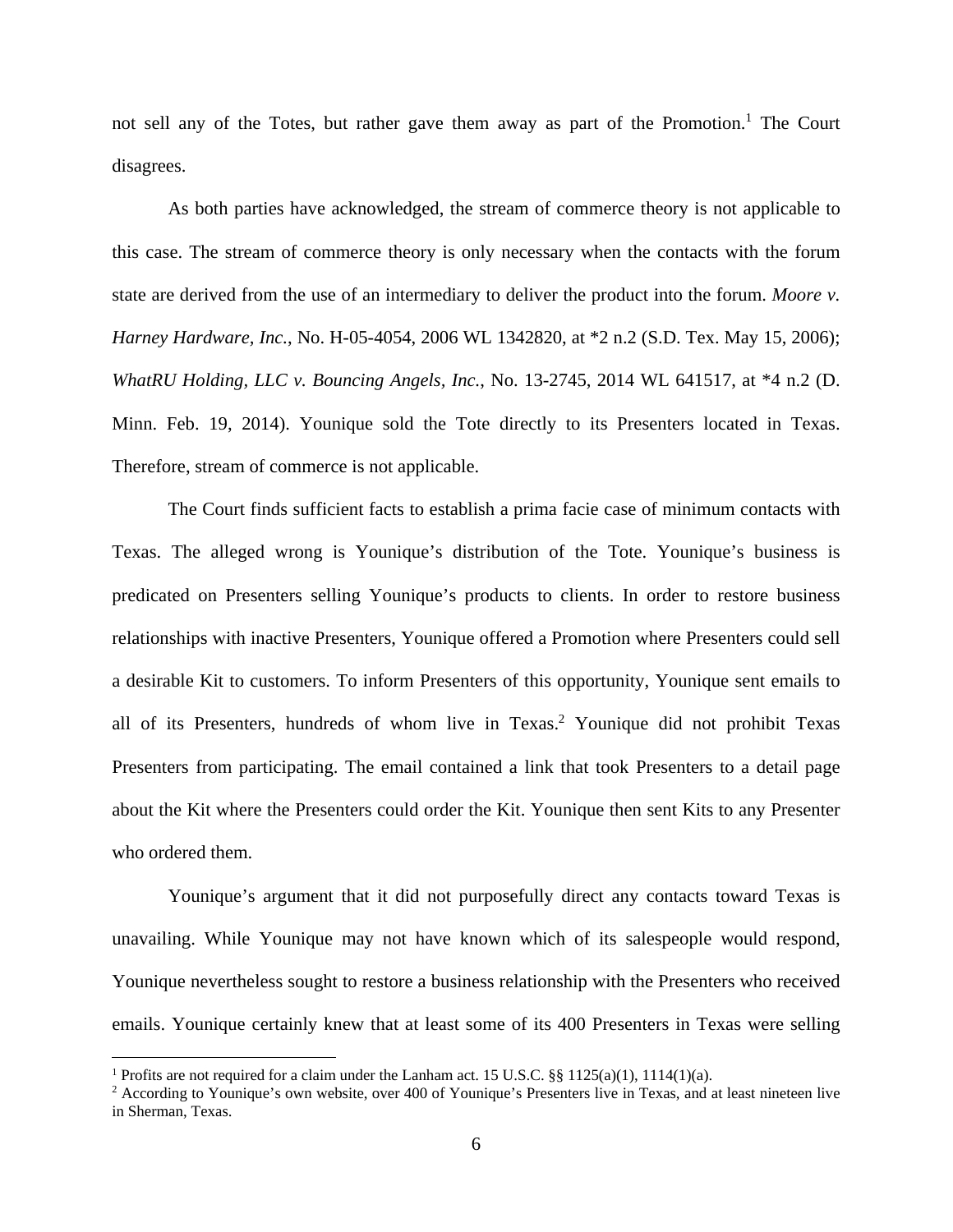products within Texas. Further, Younique's email was more than passive because it provided a link to an order form specifically for the Kit. *See Mink v. AAAA Dev. LLC*, 190 F.3d 333, 337 (5th Cir. 1999) (citing *Zippo Mfg. Co. v. Zippo Dot Com, Inc.*, 952 F. Supp. 1119, 1124 (W.D. Pa. 1997)). Therefore, Younique sought to take advantage of the Texas market by encouraging its salesforce to increase activity in Texas. *See Asahi Metal Indus. Co. v. Super. Ct. of Cal.*, 480 U.S. 102, 112 (1987) (holding that advertising in the forum, establishing channels for providing regular advice to customers in the forum, or marketing through a distributor who has agreed to serve as the sales agent in the forum state were additional contacts justifying personal jurisdiction); *McFadin*, 587 F.3d at 763; *Cypress Real Estate Advisors, Inc. v. Cypress Realty Advisors*, LLC, No. A09-CA-629-SS, 2009 WL 3381161, at \*5–6 (W.D. Tex. 2009). If Younique did not want to be subject to suit, it could have eliminated Texas Presenters from its email list, excluded Texas from the Promotion, or taken other preventative measures. *See Ainsworth v. Moffett Eng'g, Ltd.*, 716 F.3d 174, 179 (5th Cir. 2013). Younique did not prevent any Presenters from participating.

Further, minimum contacts may be established even if Texas was not a significant part of Younique's scheme. *See Ainsworth*, 716 F.3d at 179 (finding jurisdiction where defendants sales in the forum only amounted to 1.55% of overall sales). For specific jurisdiction, the Court simply asks if the transaction in question—the sale of Totes—bears a significant relationship to the forum state so as to not offend traditional notions of fair play and substantial justice. *Int'l Shoe Co.*, 326 U.S. at 316. Luci cites sufficient facts to establish specific jurisdiction over Younique's targeted sale of the Tote to Presenters in Texas. Therefore, Younique has minimum contacts with Texas.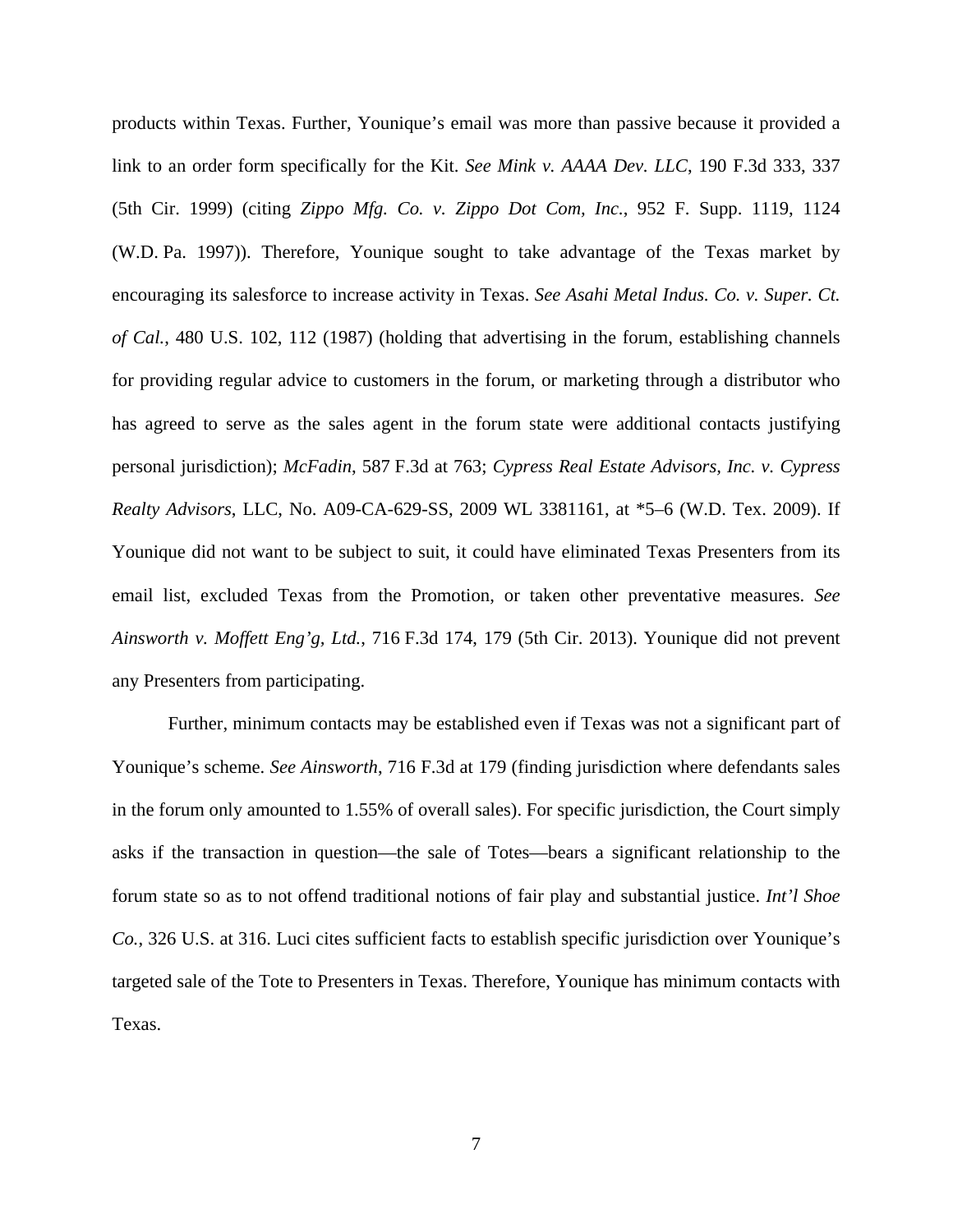Having found the required minimum contacts, the burden shifts to Younique to show that exercising personal jurisdiction offends notions of fair play and substantial justice. The reasonableness of jurisdiction depends on several factors: (1) the burden on the nonresident defendant; (2) the forum state's interests; (3) the plaintiff's interest in securing relief; (4) the interest of the interstate judicial system in the efficient administration of justice; and (5) the shared interest of the several states in furthering fundamental social policies. *Burger King*, 471 U.S. at 476–77. "It is rare to say the assertion of jurisdiction is unfair after minimum contacts have been shown." *McFadin*, 587 F.3d at 760 (quoting *Wien Air Alaska, Inc. v. Brandt*, 195 F.3d 208, 215 (5th Cir. 1999)).

Here, Texas has an interest in protecting its residents' property rights and providing a convenient forum to resolve their disputes. Luci has an interest in securing relief as quickly and efficiently as possible. In addition, it is unlikely that efficient resolution of the case would be disserved by resolution in Texas as opposed to Utah. The evidence at issue is not difficult to transport and witnesses are distributed evenly between Texas and Utah. The generalized difficulty in Younique's witnesses traveling to Texas is not a burden violative of due process. Finally, the interstate judicial system has an interest in resolving trade dress disputes. Therefore, Younique has not met its burden to prove that jurisdiction would be unfair or unreasonable.

 Lastly, Younique argues that the Court should dismiss for improper venue. Venue is proper in either a district where Younique resides, or a district where a substantial part of the events or omissions giving rise to the claim occurred. 28 U.S.C. § 1391(b). Luci has made a prima face showing that personal jurisdiction exists as to Younique. Therefore, Younique is a resident of the Eastern District of Texas. *Id.* § 1391(c)(2). Further, this cause of action is for the sale of an infringing product. "The source of the cause of action for a non-infringement is the